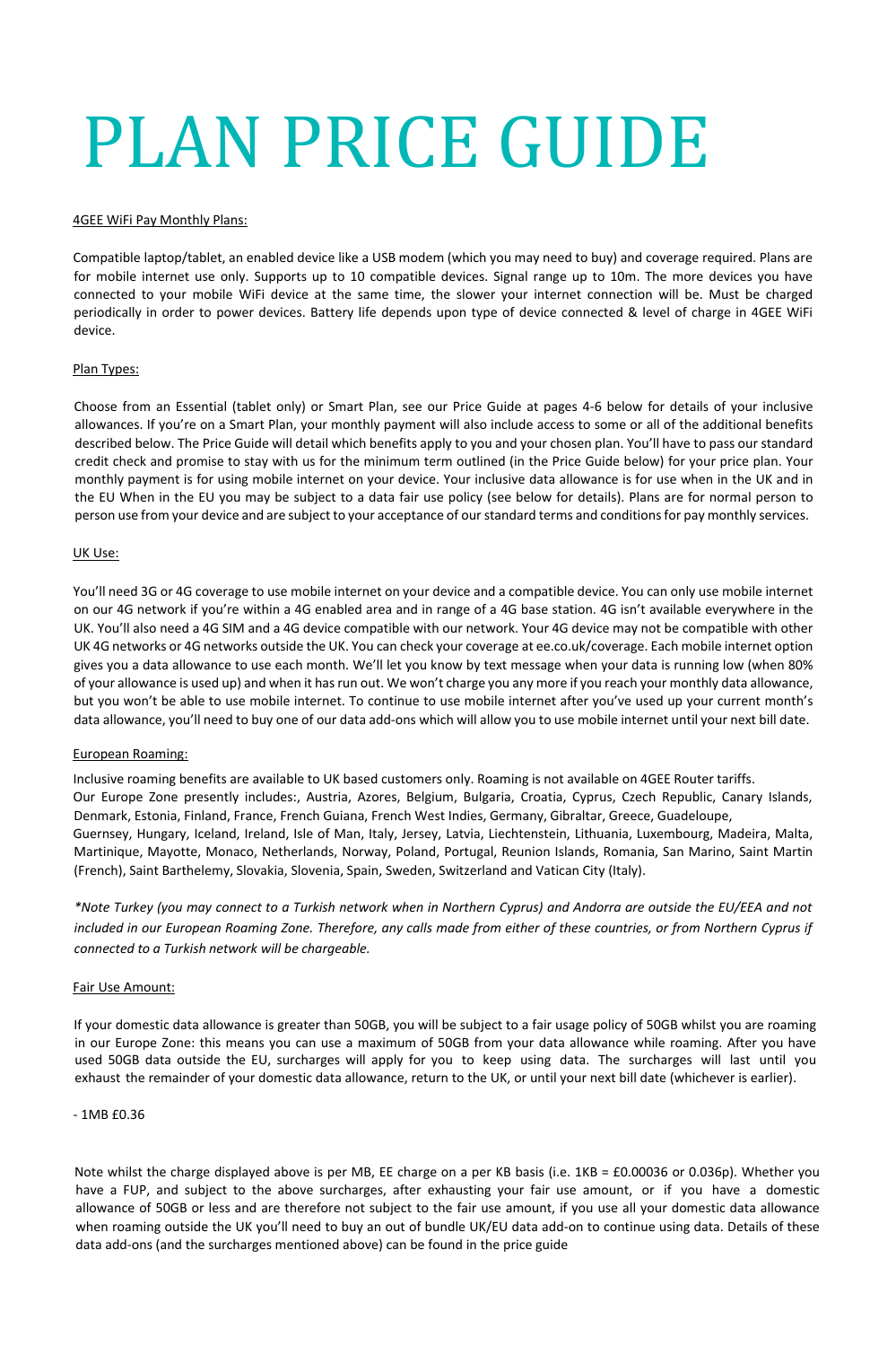## Speeds:

Speeds outside the UK always depend on the network you connect to and 4G may or may not be available. EE isn't responsible for the speeds or coverage you get outside the UK. As in the UK, your coverage and speeds will vary depending on your location, the number of people on the network and other factors such as weather and geography.

#### Stable Links:

We will monitor your stable link to the UK based on a combination of your presence in the UK and usage in the EU/EEA/Switzerland. We will consider you to have a stable link to the UK if more than 50% of mobile services are used in the UK within a four-month period. In respect of your presence in the UK, more than 50% of your time must be spent in the UK with every day that you log into the UK or overseas network being counted. Days where you have not logged on to any network (e.g. device isswitched off) will not be taken into account in determining whether there is a stable link to the UK. If your usage abroad in the EU/EEA/Switzerland exceeds this, you will be alerted by text, and after a 2-week period we may charge you for services you use. Where your usage no longer indicates a risk of abusive or anomalous use we will stop charging you the surcharge. Examples of this are where you stop permanent use and resume periodic use when roaming in the EU. Where we have evidence of organised reselling of our UK SIM cards to persons not residing in or having stable links to the UK we may block the SIM card and roaming services.

You may not resell our UK SIM cards to persons not residing in or having stable links to the UK. If you do, we may block the SIM card and roaming services.

#### Additional Benefits

#### 4G Speeds in UK

The speeds you achieve will also depend on a number of factors including: your location, the device you are using and geographic factors such as tree coverage and population density. If you are indoors, the materials of the building you're in may also affect mobile internet speeds.

#### Smart Plan Tablet Customers

Smart Plans give you access to a range of swappable benefits. Once you've chosen, you can change your swappable after a short period of up to 30 days. Choose your swappable benefit at purchase, via My EE or by texting 150, for more details go to ee.co.uk/passes We may at any time change the range of swappables available, the content of swappables or the minimum length of time each must be active for. We will try to notify active users of the affected swappable if we do this but are not obliged to. Each swappable may take up to 24 hours to activate. Third party subscriptions may be required.

#### 4GEE WiFi Customers (plans with 30GB or more)

Included in your plan is Roam Further. Access your standard plan allowances in the USA, Canada, Mexico, Australia and New Zealand in addition to the UK & EU/EEA. Remember, data fair use policy outside UK of 50GB applies. See ee.co.uk/ terms for countries and details. Allowances last until next bill or until used up, whichever comes first. Allowances don't roll over. Our stable links policy applies, as set out in the Plan Terms. Once you have used up the allowance, or hit your 50GB fair use amount, standard rates apply as set out in the Non-Standard Price Guide.

## 10% Multi-Plan Saving

Available only to existing pay monthly customers of EE, Orange or T-Mobile taking an additional pay monthly plan on EE in the same name only. Saving off monthly line rental for additional plan only. 30 day plans not included. 4GEE Home Router plans not included. Saving will be removed if you cancel the original plan. RPI increase based on undiscounted amount. Not available with any other offer. See ee.co.uk/terms for full terms.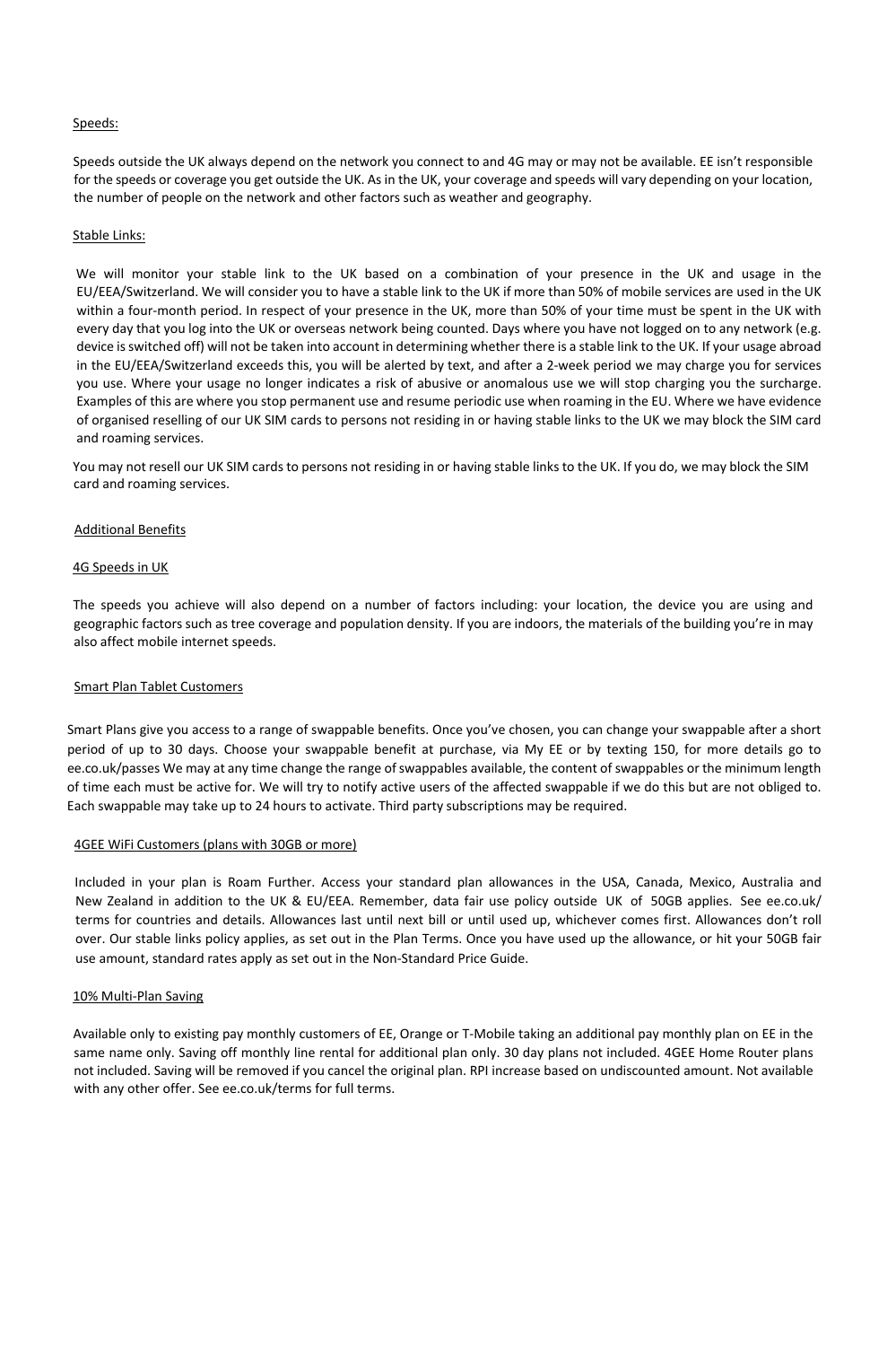# Pay Monthly Tablet, 4GEE WiFi & 4GEE WiFi SIM Pricing

Available from 1<sup>st</sup> May 2019.

Each year in March, the price of your monthly plan will increase in line with the Retail Price Index (RPI) rate of inflation as published in January by the Office for National Statistics. To check your current monthly price plan charge just check your latest bill or My EE.

This is the Plan Price Guide referred to in your full pay monthly agreement with us. This Plan Price Guide forms part of your agreement with us.

## 4GEE WiFi Plans:

| 24 Month Plans          |        |        |         |         |  |  |  |  |
|-------------------------|--------|--------|---------|---------|--|--|--|--|
| Monthly cost (Inc. VAT) | £13.00 | £22.00 | £28.00  | £40.00  |  |  |  |  |
| Data                    | 5GB    | 15GB   | $30GB*$ | $50GB*$ |  |  |  |  |

| <b>30 Day Plans</b>     |        |        |         |         |  |  |  |  |
|-------------------------|--------|--------|---------|---------|--|--|--|--|
| Monthly cost (Inc. VAT) | £15.00 | £25.00 | £32.00  | £45.00  |  |  |  |  |
| Data                    | 5GB    | 15GB   | $30GB*$ | $50GB*$ |  |  |  |  |

\*Plans 30GB and above include Roam Further

## 4GEE WiFi SIM Plans:

| <b>24 Month Plans</b>   |        |        |         |         |  |  |  |
|-------------------------|--------|--------|---------|---------|--|--|--|
| Monthly cost (Inc. VAT) | £12.00 | £21.00 | £27.00  | £39.00  |  |  |  |
| Data                    | 5GB    | 15GB   | $30GB*$ | $50GB*$ |  |  |  |

| <b>12 Month Plans</b>   |        |        |         |         |  |  |  |  |
|-------------------------|--------|--------|---------|---------|--|--|--|--|
| Monthly cost (Inc. VAT) | £13.00 | £22.00 | £28.00  | £40.00  |  |  |  |  |
| Data                    | 5GB    | 15GB   | $30GB*$ | $50GB*$ |  |  |  |  |

| 30 Day Plans            |        |        |         |         |  |  |  |
|-------------------------|--------|--------|---------|---------|--|--|--|
| Monthly cost (Inc. VAT) | £15.00 | £25.00 | £32.00  | £45.00  |  |  |  |
| Data                    | 5GB    | 15GB   | $30GB*$ | $50GB*$ |  |  |  |

\*Plans 30GB and above include Roam Further

# Tablet Plans:

| <b>24 Month Tablet Essential Plans</b> |     |     |     |     |     |     |     |     |     |     |     |     |     |     |     |                                |
|----------------------------------------|-----|-----|-----|-----|-----|-----|-----|-----|-----|-----|-----|-----|-----|-----|-----|--------------------------------|
| Monthly cost<br>(Inc. <i>VAT</i> )     | £20 | £25 | £31 | £34 | £37 | £40 | E42 | £45 | £50 | £55 | £60 | £65 | £70 | £75 | £80 | $+E5$ increments up<br>to £125 |
| Data                                   |     |     |     |     |     |     |     |     | 2GB |     |     |     |     |     |     |                                |

|                            | <b>24 Month Tablet Smart Plans</b> |     |     |     |     |     |     |     |     |     |     |     |     |     |     |                              |
|----------------------------|------------------------------------|-----|-----|-----|-----|-----|-----|-----|-----|-----|-----|-----|-----|-----|-----|------------------------------|
| Monthly cost<br>(Inc. VAT) | £26                                | £31 | £37 | £40 | £43 | £46 | £48 | £51 | £56 | £61 | £66 | E71 | £76 | £81 | £86 | +£5 increments up<br>to £131 |
| Data                       | 20GB                               |     |     |     |     |     |     |     |     |     |     |     |     |     |     |                              |

## 4GEE Home Router Plans:

| 18 Month Plans          |        |        |        |        |        |  |
|-------------------------|--------|--------|--------|--------|--------|--|
| Monthly cost (Inc. VAT) | £40.00 | £50.00 | £60.00 | £70.00 | £80.00 |  |
| Data                    | 50GB   | 100GB  | 200GB  | 300GB  | 500GB  |  |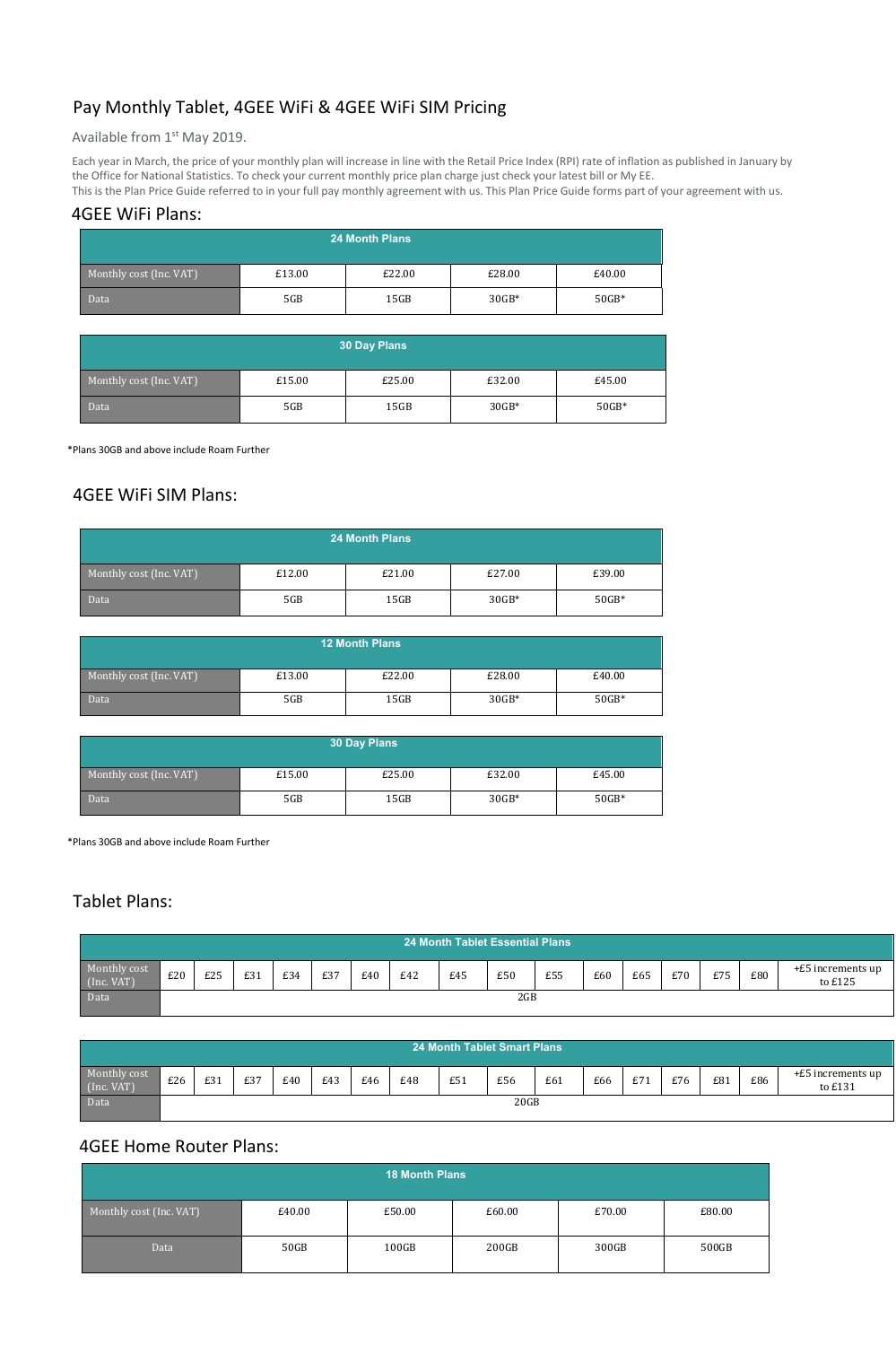| 30 Day Plans            |        |        |        |        |        |  |
|-------------------------|--------|--------|--------|--------|--------|--|
| Monthly cost (Inc. VAT) | £40.00 | £50.00 | £60.00 | £70.00 | £80.00 |  |
| Data                    | 50GB   | 100GB  | 200GB  | 300GB  | 500GB  |  |

# Indirect Retail Plans:

(Guideline pricing only, final price decided by retailer)

| 4GEE WiFi 24 Month Plans |        |        |        |        |        |  |
|--------------------------|--------|--------|--------|--------|--------|--|
| Monthly cost (Inc. VAT)  | £18.00 | £23.00 | £28.00 | £33.00 | £43.00 |  |
| <b>Data</b>              | 15GB   | 20GB   | 30GB   | 50GB   | 75GB   |  |

| <b>4GEE WiFi 30 Day Plans</b> |        |        |        |        |        |  |
|-------------------------------|--------|--------|--------|--------|--------|--|
| Monthly cost (Inc. VAT)       | £20.00 | £25.00 | £30.00 | £35.00 | £45.00 |  |
| Data                          | 15GB   | 20GB   | 30GB   | 50GB   | 75GB   |  |

| Service Type                                                                                                                                                                                                                                                                                                                                                                                                                                                                                                                                                     | <b>Outside of Allowance</b>                                                       |
|------------------------------------------------------------------------------------------------------------------------------------------------------------------------------------------------------------------------------------------------------------------------------------------------------------------------------------------------------------------------------------------------------------------------------------------------------------------------------------------------------------------------------------------------------------------|-----------------------------------------------------------------------------------|
| Calls to UK mobile numbers                                                                                                                                                                                                                                                                                                                                                                                                                                                                                                                                       |                                                                                   |
| Calls to certain MVNO numbers                                                                                                                                                                                                                                                                                                                                                                                                                                                                                                                                    |                                                                                   |
| Calls to landlines (numbers starting with 01, 02, or 03 excluding<br>Jersey, Guernsey and Isle of Man)                                                                                                                                                                                                                                                                                                                                                                                                                                                           |                                                                                   |
| Calls to Free phone (080) & (116)                                                                                                                                                                                                                                                                                                                                                                                                                                                                                                                                |                                                                                   |
| Calls to 08 & 09 numbers (not including Freephone 080)                                                                                                                                                                                                                                                                                                                                                                                                                                                                                                           |                                                                                   |
| Calls to 084 and 087 numbers                                                                                                                                                                                                                                                                                                                                                                                                                                                                                                                                     |                                                                                   |
| Calls to numbers starting in 0500                                                                                                                                                                                                                                                                                                                                                                                                                                                                                                                                | Cost of Calls or Services Made Outside of Allowances (Inc. VAT) can be seen under |
| Calls to retrieve voicemail                                                                                                                                                                                                                                                                                                                                                                                                                                                                                                                                      | the standard and non-standard price guide here.                                   |
| Test Messages to UK mobile numbers                                                                                                                                                                                                                                                                                                                                                                                                                                                                                                                               |                                                                                   |
| Text Messages to certain MVNO                                                                                                                                                                                                                                                                                                                                                                                                                                                                                                                                    |                                                                                   |
| <b>Picture Messages</b>                                                                                                                                                                                                                                                                                                                                                                                                                                                                                                                                          |                                                                                   |
| <b>BT</b> Sport App                                                                                                                                                                                                                                                                                                                                                                                                                                                                                                                                              |                                                                                   |
| Calls to customer service (during normal working hours)                                                                                                                                                                                                                                                                                                                                                                                                                                                                                                          |                                                                                   |
| Calls to customer service (during extended working hours)                                                                                                                                                                                                                                                                                                                                                                                                                                                                                                        |                                                                                   |
| Call Divert                                                                                                                                                                                                                                                                                                                                                                                                                                                                                                                                                      |                                                                                   |
| Roaming minutes and text back to the UK (when traveling in<br>selected countries as set out below)                                                                                                                                                                                                                                                                                                                                                                                                                                                               |                                                                                   |
| Austria, Azores, Belgium, Bulgaria, Canary Islands, Croatia, Cyprus,<br>Czech Republic, Denmark, Estonia, Finland, France, French Guiana,<br>French West Indies, Germany, Gibraltar, Greece, Guadeloupe,<br>Guernsey, Hungary, Iceland, Ireland, Isle of Man, Italy, Jersey,<br>Latvia, Liechtenstein, Lithuania, Luxembourg, Madeira, Malta,<br>Martinique, Mayotte, Monaco, Netherlands, Norway, Poland,<br>Portugal, Reunion Islands, Romania, Saint Barthelemy, Saint Martin,<br>San Marino, Slovakia, Slovenia, Spain, Sweden, Switzerland, Vatican<br>City | <b>Standard Call Rates Apply</b>                                                  |
| Minutes and text to landlines and mobiles within certain countries<br>(when travelling in certain countries as set out below)                                                                                                                                                                                                                                                                                                                                                                                                                                    |                                                                                   |
| Austria, Azores, Belgium, Bulgaria, Canary Islands, Croatia, Cyprus,<br>Czech Republic, Denmark, Estonia, Finland, France, French Guiana,<br>French West Indies, Germany, Gibraltar, Greece, Guadeloupe,<br>Guernsey, Hungary, Iceland, Ireland, Isle of Man, Italy, Jersey,<br>Latvia, Liechtenstein, Lithuania, Luxembourg, Madeira, Malta,<br>Martinique, Monaco, Netherlands, Norway, Poland, Portugal,<br>Reunion Islands, Romania, Saint Barthelemy, Saint Martin, San<br>Marino, Slovakia, Slovenia, Spain, Sweden, Switzerland, Vatican<br>City          | <b>Standard Call Rates Apply</b>                                                  |

- 1. Data when using VoiP service, use will be deducted from your inclusive data allowances.
- 2. A one minute minimum call charge applies. Thereafter, calls are charged on a per minute basis
- 3. Call charges vary depending on the time of your call as well as other optional selections that you may choose. You will be notified of call costs and have the option to end the call<br>at that point without incurring any c working hours".

Please go to the help section of our website, ee.co.uk for details around 'non-standard' charging which can be found in our Non-Standard Price Guide. This includes charges for numbers<br>istring with 05, 070, 09 and 118. Call